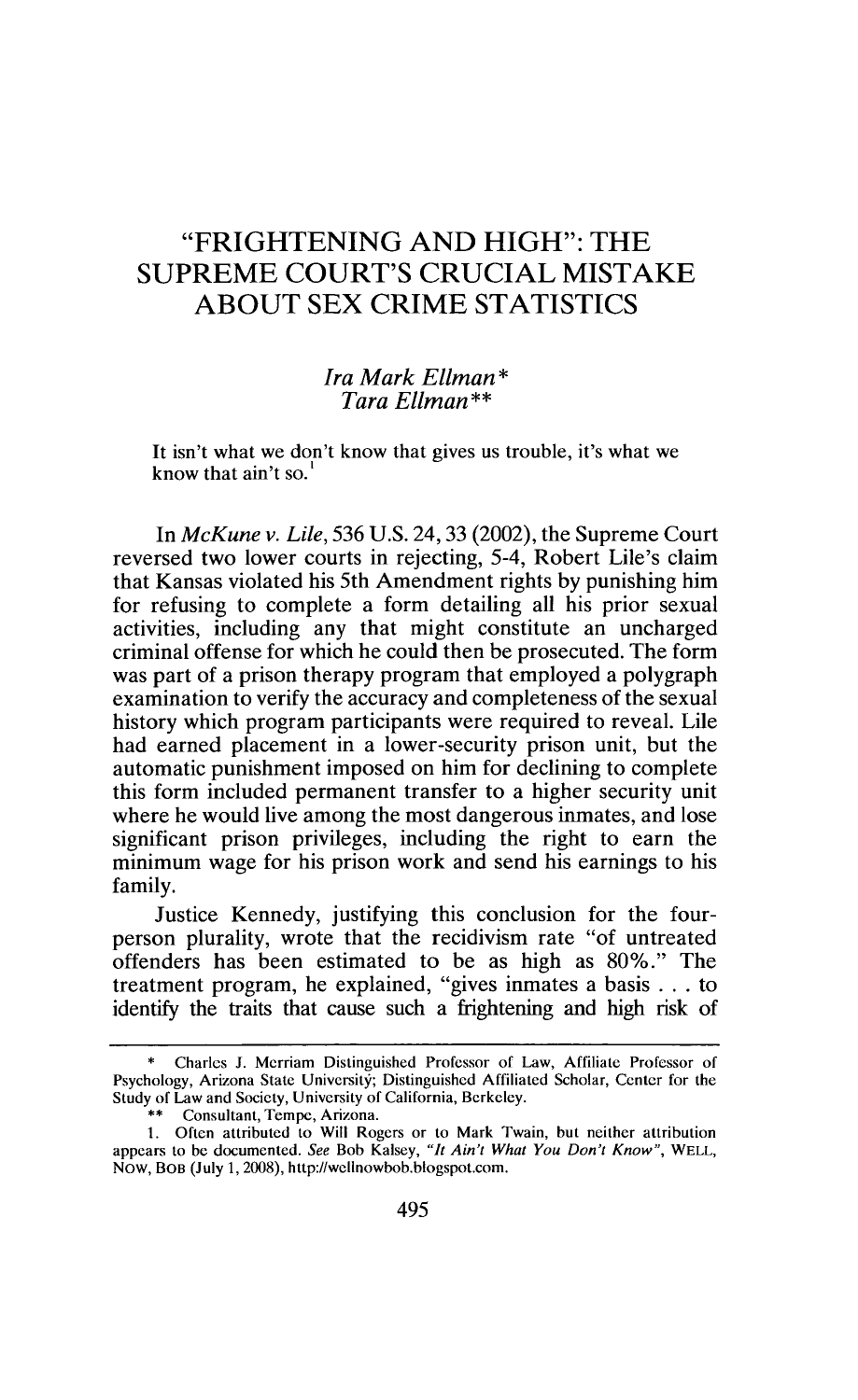recidivism." The following year in *Smith v. Doe,* 538 U.S. 84 (2003) the Court upheld Alaska's application, to those convicted before its enactment, of a law identifying all sex offenders on a public registry. It reasoned that the *ex post facto* clause was not violated because registration is not punishment, but merely a civil measure reasonably designed to protect public safety. Now writing for a majority, Justice Kennedy's *Smith* opinion recalled his earlier language in *McKune:*

Alaska could conclude that a conviction for a sex offense provides evidence of substantial risk of recidivism. The legislature's findings are consistent with grave concerns over the high rate of recidivism among convicted sex offenders and their dangerousness as a class. The risk of recidivism posed by sex offenders is "frightening and high." McKune v. Lile, 536 U. S. 24, 34 (2002).

This "frightening and high" recidivism rate of "sex offenders" (more on the term "sex offender" later) is a commonly offered justification for the increasingly harsh set of post-release collateral consequences imposed on them, nearly all triggered by their inclusion in sex offender registries. An example is the voters' pamphlet argument for the California initiative known as Jessica's Law, which imposed extraordinary residency restrictions on sex offenders and also required them to wear location-monitoring ankle bracelets for life. These extreme measures were justified, the argument explained, by sex offenders' "very high recidivism rates."<sup>2</sup>

Residency restrictions like those in Jessica's Law are severe enough to exclude registrants from most available housing in their community, preventing them from living with their families.<sup> $\tau$ </sup>Separate "presence restrictions" in many communities bar registrants from using public libraries or enjoying public parks with their families.<sup>4</sup> Their registration formally excludes them from many jobs, $5$  and as a practical

<sup>2.</sup> This was noted in People v. Mosley, 60 Cal. 4th 1044, 1061 n.10, 344 P.3d 788, 185 Cal. Rptr. 3d 251 (2015). For the actual voters' pamphlet summarizing the provisions, providing arguments for and against, and containing the law's full text, see http:/lwww.voterguide.sos.ca.govlpast/2006/general/props/prop83/prop83.htm (last visited Aug. 4, 2015).

<sup>3.</sup> For specifics, see the data described in *In re* Taylor, 60 Cal. 4th 1019, 343 P.3d 867, 184 Cal. Rptr. 3d 682 (2015). Russell Banks wrote a novel, *Lost Memory of Skin* (2011), based on the camp of sex offenders who lived under the Julia Little Causeway in Miami, where residency restrictions left them no other choices. *See* Charles McGrath, *A Novelist Bypasses the Middle to Seek Out the Margins,* N.Y. TIMES, Oct. 14, 2011, at **Cl.**

*<sup>4.</sup> See, e.g.,* Amy Meek, *Street Vendors, Taxicabs, and Exclusion Zones: The Impact of Collateral Consequences of Criminal Convictions at the Local Level,* 75 OHIO ST. L.J. 1, 23-24 (2014).

*<sup>5.</sup> See, e.g.,* Matt Mellema, *Not Wanted: Sex Offenders,* SLATE **MAGAZINE** (Aug. 14, 2014),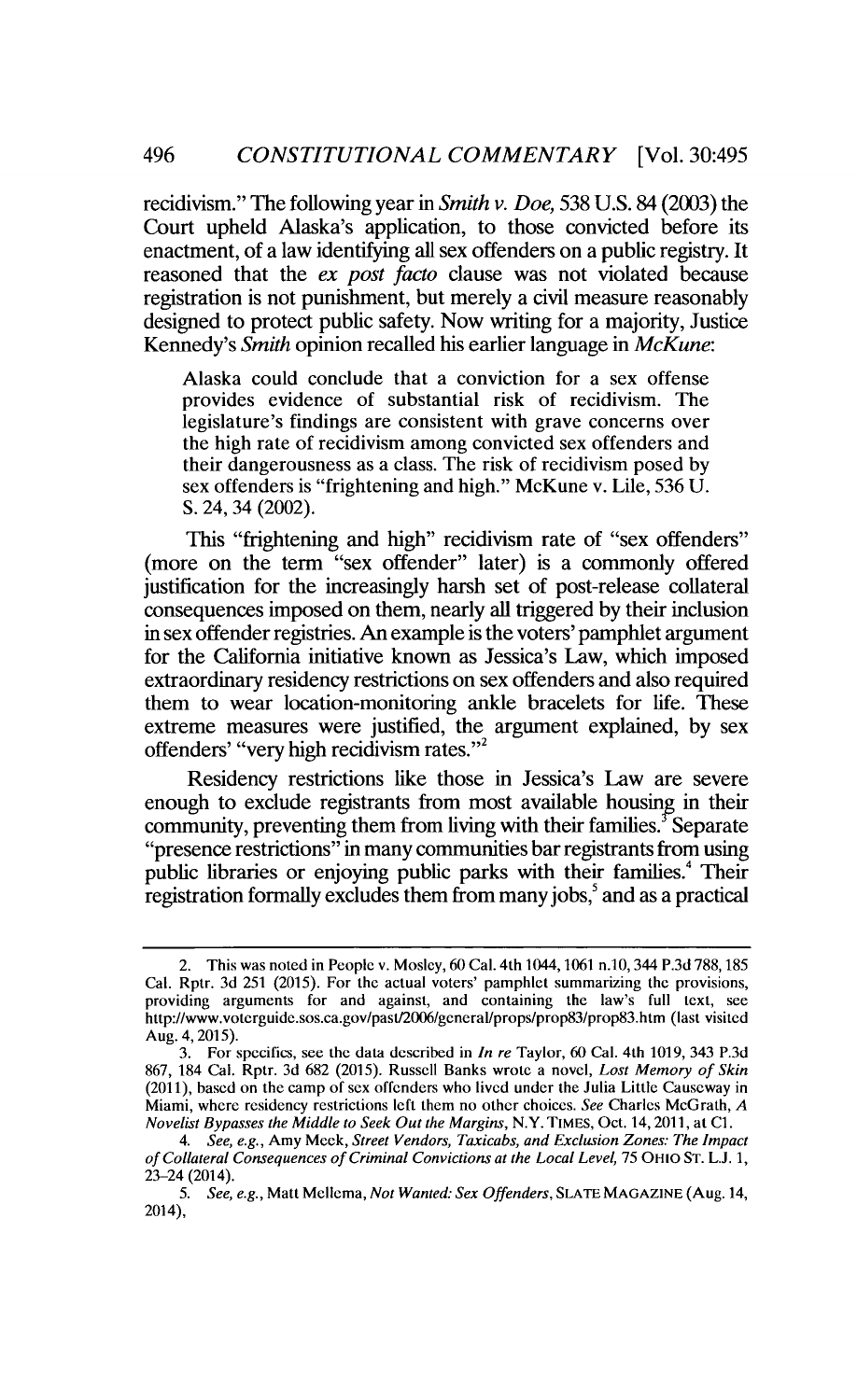**2015]**

matter keeps them from many more. The registration requirement typically extends for decades, and in some states, such as California, for life, with no path off the registry for most registrants. Challenges to the registration requirement, and the consequences that flow from it, are usually turned back by courts and politicians who often quote Justice Kennedy's dramatic language describing the recidivism rate for sex offenders as "frightening and high." A Lexis search of legal materials found that phrase in 91 judicial opinions, as well as briefs in 101 cases.

Two examples from state supreme courts give the flavor of these decisions. The Iowa Supreme Court, while expressing sympathy for the "difficulties" that state's residency restrictions created for the "offender and his family, who lack financial resources," still rejected his constitutional challenge to them because "the risk of recidivism posed by sex offenders is 'frightening and high", as "numerous authorities have acknowledged."<sup>7</sup> Despite this reference to "numerous authorities," only Justice Kennedy's language in *Smith* was cited. A Kansas law mandating *lifetime* post-release supervision of all sex offenders applied to a 25-year old man convicted of consensual intercourse with a fifteen year old girl who testified she had "encouraged" his behavior.<sup>8</sup> A Corrections Department psychologist testified that he had accepted responsibility for his actions, displayed an "appropriate level of remorse," and was at low risk to re-offend.<sup>9</sup> The Kansas Supreme Court nonetheless rejected his challenge to the statutes' mandated lifetime supervision, citing *Smith,* and explaining the legislature could reasonably have "grave concerns over the high rate of recidivism among convicted sex offenders" whose risk of recidivism "is frightening and high."<sup>10</sup>

Given the impact of the language in *Smith and McKune,* it seems important to know whether it's true-whether those convicted of sex offenses indeed re-offend at an 80% rate that is both "frightening and high," and much greater than the rate for other offenders.

*McKune* provides a single citation to support its statement "that the recidivism rate of untreated offenders has been estimated to be as high as 80%": the U.S. Dept. of Justice, Nat. Institute of Corrections, *A Practitioner's Guide to Treating the Incarcerated Male Sex Offender xiii* (1988). Justice Kennedy likely found that reference in the amicus

http://www.slate.com/articles/news and-politics/jurisprudence/2014/08/several-states ba n\_people\_in\_the\_sex\_offender\_registry\_from\_a\_bizarre\_list.html.

<sup>6.</sup> State v. Seering, 701 N.W.2d 655, 664 (Iowa 2005).

<sup>7.</sup> *Id.* at 665.

<sup>8.</sup> State v. Mossman, 281 P.3d 153, 160 (Kan. 2012).

<sup>9.</sup> **Id.** at 157, 161.

<sup>10.</sup> *Id.* at **160.**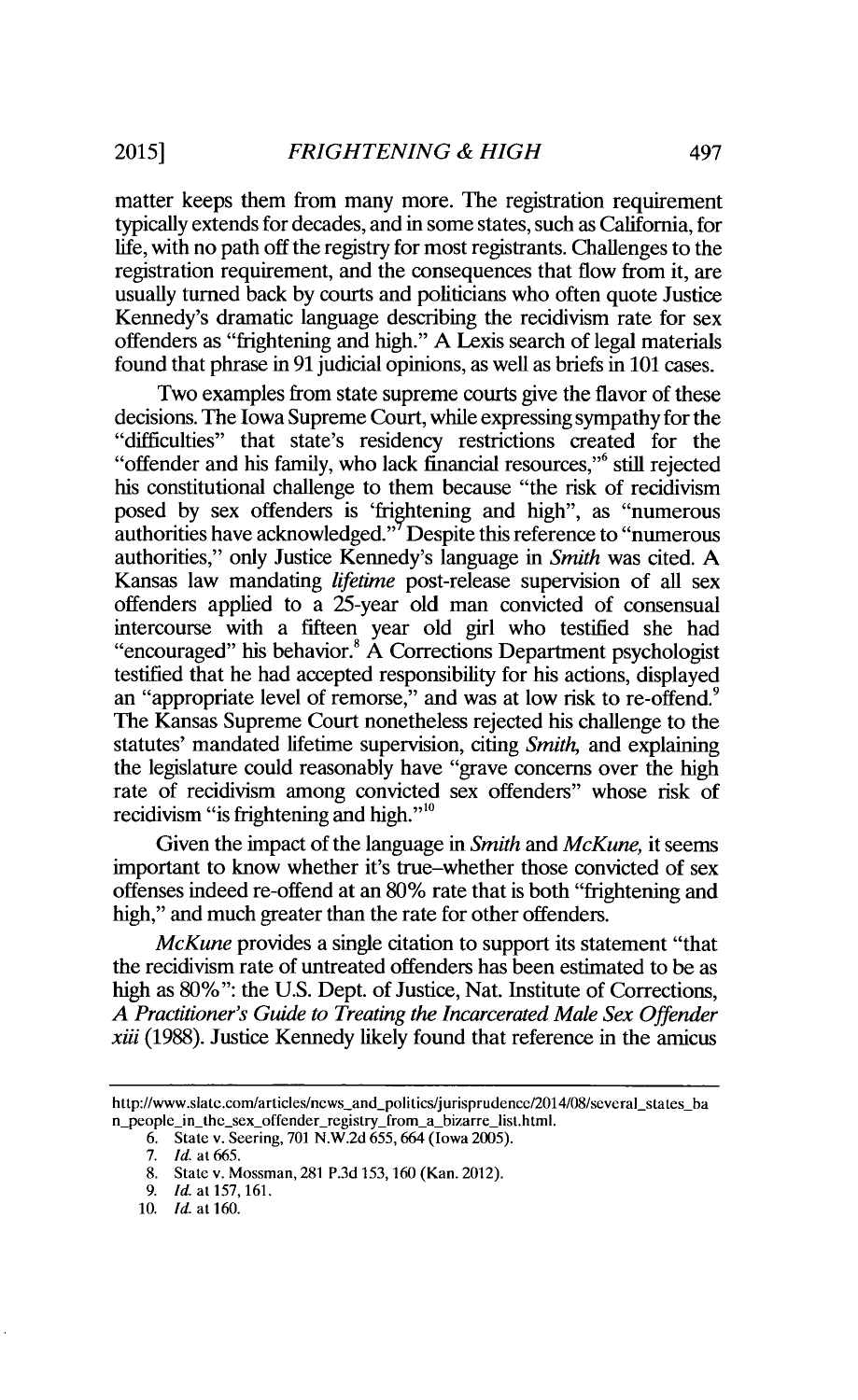brief supporting Kansas filed by the Solicitor General, then Ted Olson, as the SG's brief also cites it for the claim that sex offenders have this astonishingly high recidivism rate. This Practitioner's Guide<sup>11</sup> itself provides but one source for the claim, an article published in 1986 in *Psychology Today,* a mass market magazine aimed at a lay audience." That article has this sentence: "Most untreated sex offenders released from prison go on to commit more offenses-indeed, as many as 80%  $\text{do.}^{\prime\prime}$  But the sentence is a bare assertion: the article contains no supporting reference for it. Nor does its author appear to have the scientific credentials that would qualify him to testify at trial as an expert on recidivism.<sup>14</sup>He is a counselor, not a scholar of sex crimes or re-offense rates, and the cited article is not about recidivism statistics. It's about a counseling program for sex offenders he then ran in an Oregon prison. His unsupported assertion about the recidivism rate for untreated sex offenders was offered to contrast with his equally unsupported assertion about the lower recidivism rate for those who complete his program.

## 13. *Id.* at 64.

**<sup>11.</sup>** While the Practitioner's Guide is a publication of the Justice Department, the Preface notes that its contents present the views "of the authors and do not necessarily represent the official position or policies of the U.S. Department of Justice," a distinction lost to readers of the Court's opinion.

<sup>12.</sup> Robert E. Freeman-Longo & R. Wall, *Changing a Lifetime of Sexual Crime,* PSYCHOLOGY TODAY, Mar. 1986, at 58. Freeman-Longo is the author described in the rest of this paragraph. Wall, the second author, is identified in the article as a therapist in a treatment program Freeman-Longo directed; no further information about him came up in a Google search.

<sup>14.</sup> The modem understandinp of the relevant rule on expert testimony, Federal Rules of Evidence 702, is explained in Daubert v. Merrell Dow Pharmaceuticals, 509 U.S. 579 (1993), and the cases following upon it. The *Psychology Today* article does not indicate the author's training, but a Google search found that his only professional degree is a Master of Rehabilitation Counseling. His online CV indicates no academic or research appointments at any institution, but does list him as the second author in a 1982 article in the iournal *Crime and Delinquencv: Undetected Recidivism Amonz Rapists and Child Molesters,* 28 CRIME **AND DELINO.** 450. The article reported what some incarcerated men said when asked if they had previously committed a sexual assault. The sample was men imprisoned in a maximum security Connecticut institution, or committed to a secured Florida treatment center for sexual offenders, who agreed to answer the questions. Most already had multiple convictions for rape or child molestation. The answers given by this small convenience sample of high-risk offenders tells one very little about the recidivism rate of sex offenders in general, even assuming the answers were truthful and accurate. Indeed, perhaps ironically, given the use the Court made of his statement, the author has elsewhere expressed the view that current registration laws "may do more harm than good" because, among other things, they apply to many people who are low-risk and often burden efforts at rehabilitation. Robert E. Freeman-Longo. *Revisiting Megan's Law and Sex Offender Registration: Prevention or Problem, in* SEXUAL VIOLENCE: **POLICIES,** PRACTICES, **AND CHALLENGES IN** THE UNITED **STATES AND CANADA** (James Hodgson & Debra Kelley, eds., 2001). It appears the author has in recent years moved from traditional counsellinp to providing biofeedback services under the name Serendipity Healing Arts; *see* SERENDIPITY **HEALING** ARTS, http://roblongo.com/index.php (last visited Aug. 26, 2015).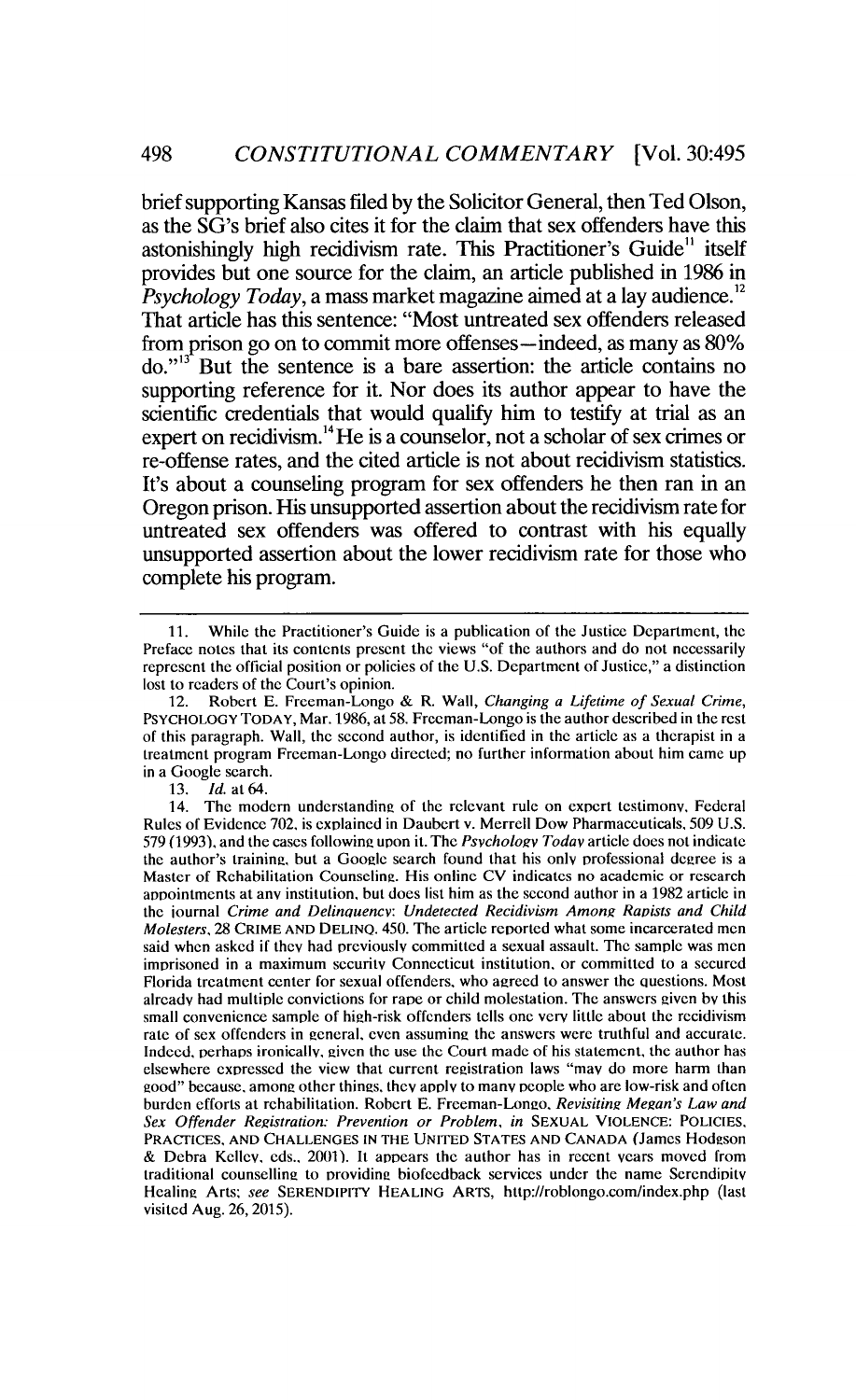So the evidence for *McKune's* claim that offenders have high reoffense rates (and the effectiveness of counseling programs in reducing it) was just the unsupported assertion of someone without research expertise who made his living selling such counseling programs to prisons.<sup>15</sup>

The Solicitor General's brief in *Smith* is also the likely source of a second influential phrase about sex offenders. The brief frames the question before the Court with this opening statement:

Sex offenders exact a uniquely severe and unremitting toll on the Nation and its citizens for three basic reasons: "[t]hey are the least likely to be cured"; "[tihey are the most likely to reoffend"; and "[tihey prey on the most innocent members of our society." United States Dep't of Justice, Bureau of Justice Statistics (BJS), National Conf. on Sex Offender Registries (National Conf.) 93 (Apr. 1998).

*The Smith* opinion did not quote this language, but others have. One example is the preamble to California's Jessica's Law, which attributes the quoted language to an otherwise unidentified **"1998** report by the U.S. Department of Justice."" The California Supreme Court's citation attributed the same language to "a report by the United States Department of Justice."<sup>17</sup> The language has also

<sup>15.</sup> The Solicitor General was complicit in urging the Court toward this conclusion with the argument that "[t]he absence of ready and reasonable alternatives for reducing recidivism among convicted sexual offenders bolsters the constitutionality of [Kansas's Sexual Abuse Treatment Program]." Amicus Brief of the United States at 24, McKune v. Lile, 536 N.W.2d 24 (2002) (No. 00-1187).

<sup>16.</sup> The statement was in the voter's pamphlet explanation of the law. *See* People v. Aguon, No. D053875, 2009 Cal. App. Unpub. LEXIS 9836 at \*37, 39 (Cal. Ct. App. filed Dec. 14, 2009). The initiative made changes to various provisions of the California law; the key changes are summarized in People v. Mosley, 603 Cal. 4th 1044, 1063-64, 344 P.3d 788, 185 Cal. Rptr. 3d 251 (2015). There is some confusion about the law's actual effect. The residency restrictions have historically been applied to those on parole from a state sex offense, but not to other registrants, but the language is broader and in *Mosley* the California Supreme Court recently declined to decide its scope. In a companion case, the California Supreme Court found the residency restrictions unconstitutional as applied to parolees in San Diego County, In *re* Taylor, 60 Cal. 4th 1019, 343 P.3d 867, 184 Cal. Rptr. 3d 682 (2015). Jessica's Law also requires all registrants to wear GPS devices so that their whereabouts can be continuously monitored by state authorities. The scope of this requirement has not been contested, but at the moment California enforces it against current parolees only.

<sup>17.</sup> The California opinion, in rejecting an offender's claim that he was improperly placed on the registry and made potentially subject to the residency restrictions, explains the residency restrictions as "relatively modern attempts to address, by means short of secure confinement, the persistent problem of recidivism among sex offenders," and then in footnote 10 quotes the initiative language, noting that it "[relies] on a report by the United States Department of Justice." People v. Mosley, 60 Cal. 4th 1044, 344 P.3d 788, 185 Cal. Rptr. 3d 251 (2015).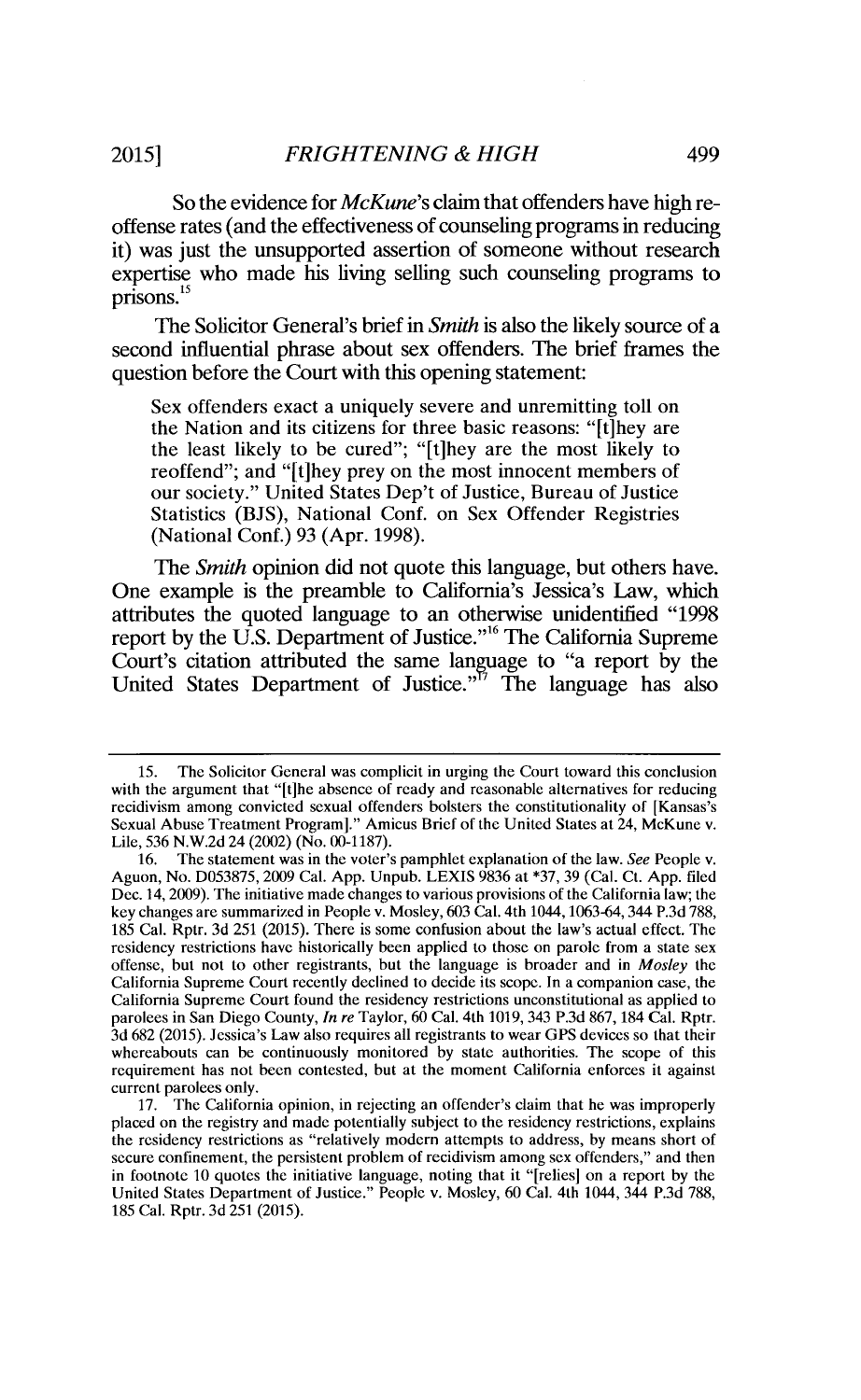appeared in several local ordinances in the Midwest.<sup>18</sup> Yet the statement is rather odd. What does it mean to say that sex offenders are "the least likely to be cured?" Least likely to be cured of what? Of the inclination to commit sex offenses? In that case, who's more likely to be cured? People who don't have that inclination in the first place? It's hard to imagine any scientist making such an incoherent statement, and a search for the referenced "Justice Department Report" reveals that none did. The "report" is merely a collection of speeches given at a 1998 conference of advocates for sex offender registries. The collection's cover sheet disavows any Justice Department endorsement of its contents.<sup>19</sup>The "least likely" phrase is taken from a speech in this collection given by a politician from Plano, Texas, who never claimed any scientific basis for it. Indeed, she did not even claim it was true. What she actually said was that it is a statement she likes to make.<sup>20</sup> The Solicitor General's representation of this statement as a Justice Department conclusion about the nature of sex offenders was at best irresponsible.

So what *is* the re-offense rate for those convicted of a sex offense? One cannot calculate it without first defining "re-offense," without specifying the time period to employ, and without considering whether one needs to distinguish among different groups of offenders said to have committed a "sex offense." We consider these points in turn.

The right definition of re-offense depends on what we want to know: is it the proportion of released offenders who commit a crime of any kind, or a serious crime of any kind, or a sex crime (of any degree)? If the purpose of the sex offender registry the Court addressed in *Smith*

<sup>18.</sup> The language is quoted in several laws in Wisconsin and Michigan. *See* Tamara Rice Lave, The Iconic Child Molester: What We Believe and Why We Believe It 55-56 (Apr. 15, 2008) (unpublished manuscript), *available at* http://papers.ssm.com /sol3/papers.cfm?abstract id= 118554.

<sup>19. &</sup>quot;Contents of this document do not necessarily reflect the views or policies of the Bureau of Justice Statistics or the U.S. Department of Justice." Bureau of Justice Statistics, National Conference on Sex Offender Registries, Proceedings of a BJS/SEARCH Conference, April 1998, NCJ-168965, at p. ii.

<sup>20.</sup> Her precise words, as set forth in the conference proceedings: "Sex offenders are a very unique type of criminal. I like to say they have three very unique characteristics: They are the least likely to be cured; they are the most likely to reoffend; and they prey on the most innocent members of our society." *Id.* at pp. 92-93. The politician was Texas state senator Florence Shapiro. Shapiro was a schoolteacher. When she retired from the Texas State Senate in 2013 she was quoted as saying "her proudest achievement came in 1995 when she introduced a set of bills called Ashley's Laws, which are designed to protect children from sexual predators." Matthew Watkins, *Retiring Plano Legislator Florence Shapiro Plans To Continue Community Work,* THE DALLAS MORNING NEWS (Jan. 5, 2013), http://www.dallasnews.com/news/community-news/collin-county/headlines/20130 105-retiring-plano-legislator-plans-to-continue-community-work.ece. A researcher who asked Shapiro in 2007 for the basis of her "least likely/most likely" statement was promised an answer by her staff, but never received one. Lave, *supra* note 18 at 55.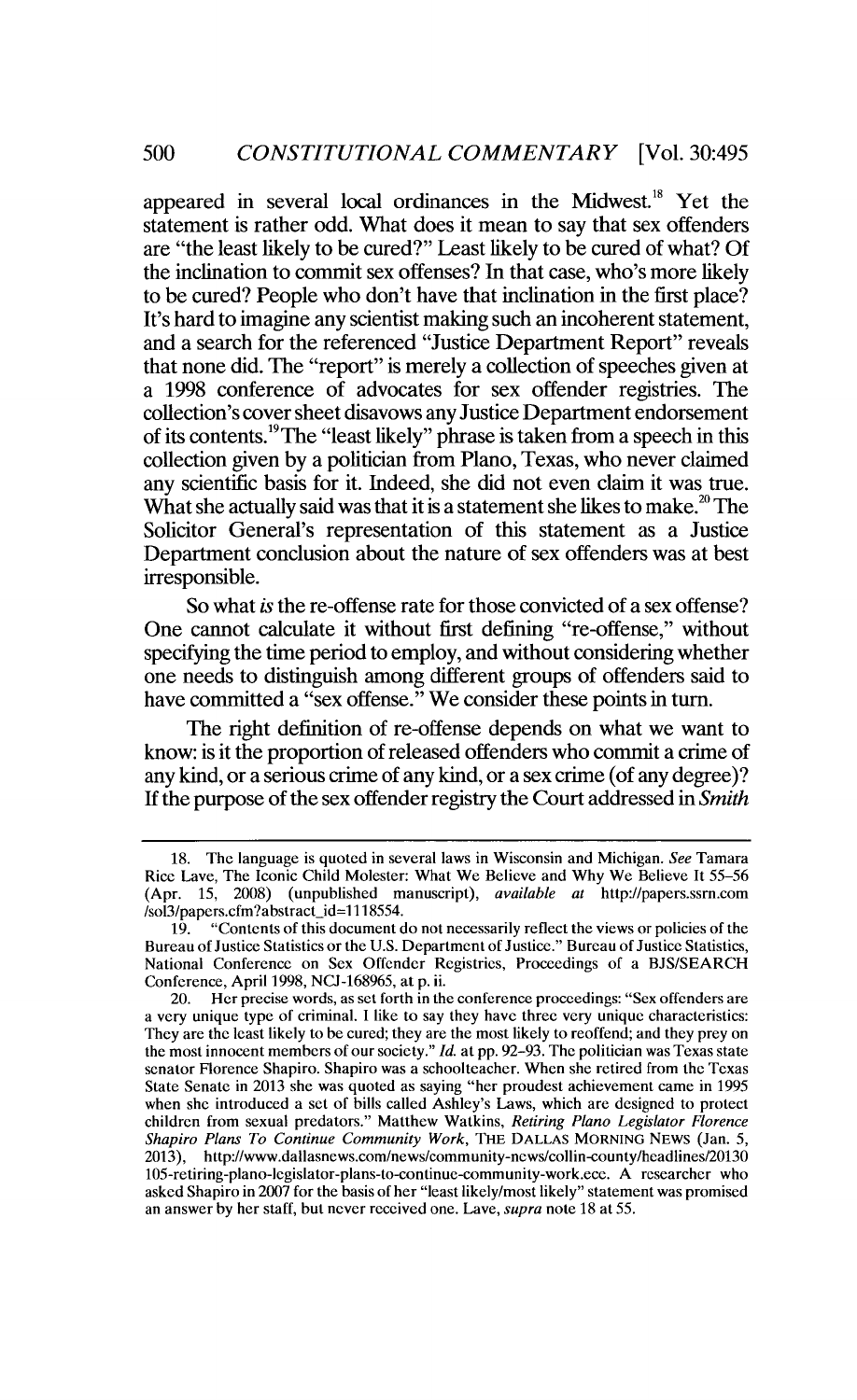is to aid the police in investigating sex offenses, or warn the public about persons thought likely to commit them, then we want to know the rate at which those convicted of a sex offense commit another one. That's quite different than the rate at which they commit any act that returns them to prison. The California Corrections Department recently examined cases of sex offender registrants who are returned to prison, and found that in 92% of the cases the reason was a parole violation, which is generally something that is not a crime for anyone who is not on parole—things like going to a bar or visiting a friend who's also an ex-felon. Less than 1% of those re-incarcerated had committed a new sex offense.<sup>21</sup>

The time period we ask about of course also matters: As one lengthens the follow-up period, one would expect to find more reoffenses. So the most cautious measure would ask whether an offender *ever* commits another sex offense. But answering that question would require following offenders until their death. Of course, a study limited to deceased offenders would necessarily exclude most released in recent decades. Long-term follow-up studies are available, however, and a recent meta-analysis by a leading scholar in the area, Karl Hanson, combines the data from 21 studies that followed offenders for an average of 8.2 years, and for as long as  $31<sup>22</sup>$  Nearly 8,000 offenders were followed, overall. The use of a meta-analysis to combine the data from all these long-term studies provides more confident projections of long-term re-offense rates. Sixteen of the 21 studies were done on offenders in other western countries (most often, Canada) where sentences are typically shorter than in the U.S., and released offenders are not subject to American-style offender registries.<sup>23</sup> The 21 studies included in this meta-analysis examined different populations of offenders; one might expect the modal offender in some studies to present a higher risk of re-offense than the modal offender in others.

<sup>21.</sup> CALIF. DEPT. OF CORRECTIONS **AND** REHABILITATION, 2014 **OUTCOME EVALUATION** REPORT, 30 (July 2015), *available* at http://www.cdcr.ca.gov/Adult Research\_Branch/Research\_Documents/2014\_Outcome\_Evaluation\_Report\_7-6

<sup>2015.</sup>pdf. The exact rate was  $0.8\%$ . Another 2% of the cases involved violation of the sex offender registry rules, such as failing to update registry information on schedule, while the remaining 5.3% of those returned to prison committed a new offense that was not a sex crime.

<sup>22.</sup> R. Karl Hanson, Andrew J. R. Harris, Leslie Helmus, and David Thornton, *High-Risk Sex Offenders May Not Be High Risk Forever,* 29 (15) J. OF INTERPERSONAL **VIOLENCE** 2792, 2792-813 (2014). The median year of release was 1996; the release year ranged from 1957 to 2007.

<sup>23.</sup> Ten of the 21 studies involved Canadian offenders. For a comparison of Canadian and American laws, discussing why Canada adopted a much less aggressive approach to sex offenders, see Michael Petrunik, *The Hare and Tortoise: Dangerousness and Sex* Offender *Policy in the United States and Canada,* 45 **CANADIAN** J. CRIMINOLOGY & CRIM. **JUST.** 43 (2003).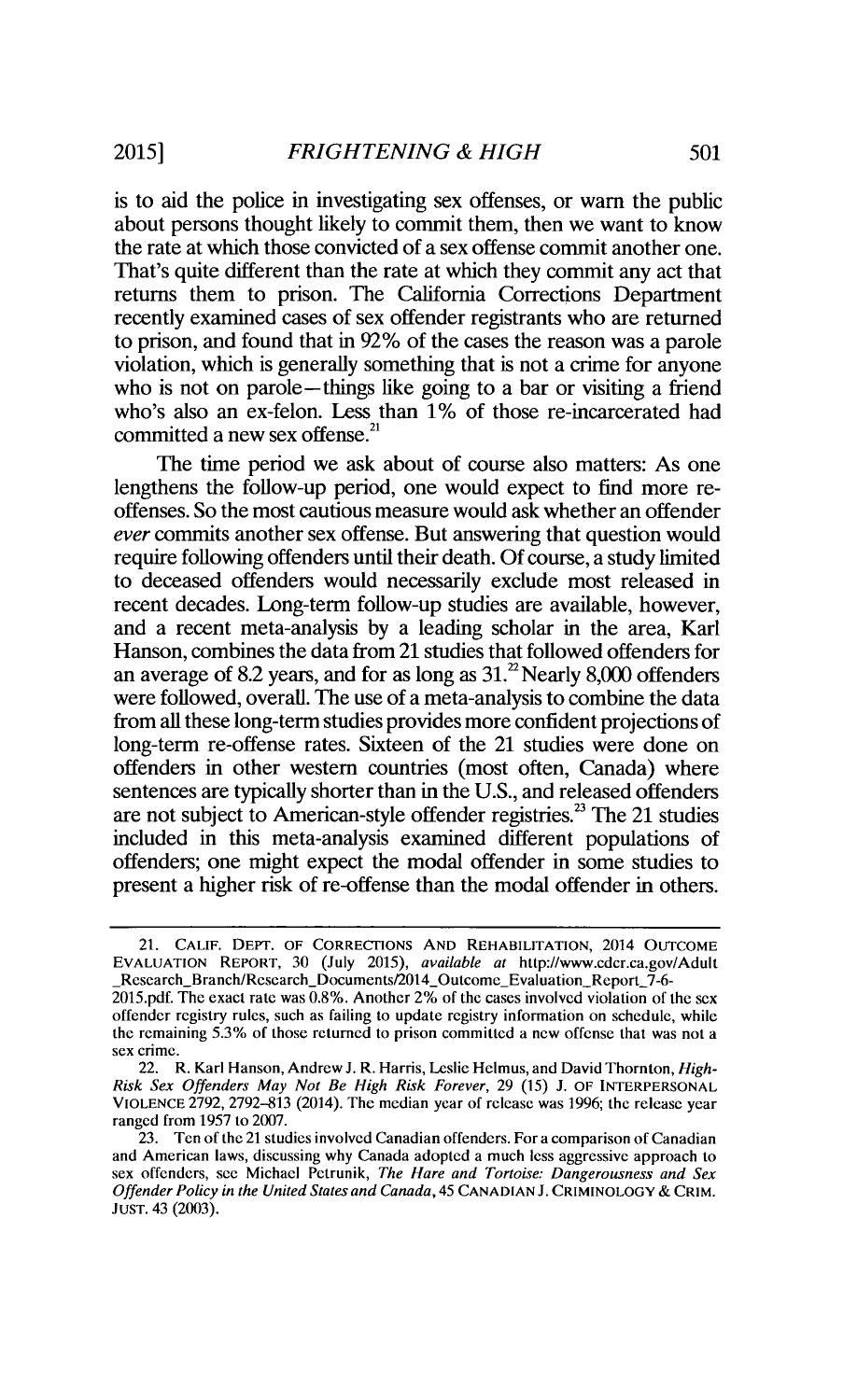But having such a variety of offenders is another advantage. The authors were able to assess offender risk levels using a well-established actuarial measure,<sup>24</sup> the Static 99-R,<sup>25</sup> to classify each of the individual offenders in all 21 studies as low, medium, or high risk.

Consider first the *high-risk* offenders in this study. Nearly 20% of them committed<sup> $26$ </sup> a new sex offense within five years of release, and 32% (an additional 12%) did so within 15 years. But high-risk offenders who hadn't committed a new sex offense within fifteen years of their release rarely did later. Indeed, *none* of the high-risk offenders who were offense-free after 16 years committed a sex offense thereafter.<sup>27</sup> This point is important because most people are typically put on registries for decades, and often for life. Being offense-free for twenty years, or more, will not get them removed even though this history tells us the chance of their committing a new offense is very small. Some context can help here. One recent study found that about 3% of felons with *no* known history of sex offenses commit one within

25. *See* R. Karl Hanson, Alyson Lunetta, Amy Phenix, Janet Neeley & Doug Epperson, *The Field Validity of Static-99/R Sex Offender Risk Assessment Tool in California, 1* J. OF THREAT **ASSESSMENT AND** MGMT. 102 (2014).

26. What constitutes having "committed" a new offense depends on the criterion used in the individual study. Eleven of the 21 studies logged a new offense for any offender who was charged; the other ten required a new conviction. Hanson et al., *supra* note 22.

27. There were 126 high-risk offenders followed after 17 years who had not yet reoffended; 61 of them were followed for at least five additional years and none re-offended. Hanson et al., *supra* note 25, at n.12.

<sup>24.</sup> In clinical judgments a professional combines or processes information about the person in his or her head, rendering an intuitive assessment said to be based on training and experience. Actuarial judgments, by contrast, are based entirely on empirically established relations between data and the condition or event of interest. The relationship can be set out in a table or formula. A life insurance agent uses the actuarial method when he assesses life expectancy, or the likelihood of causing an automobile accident, by entering data into a formula, or consulting tables and charts that relate the data to the event to be predicted. The nature of the actuarial method thus encourages predictions based on objective assessable facts that can be summarized numerically. The agent employing a clinical method might look at the same data, but might consider other factors as well, and would in any event assess risk intuitively rather than by reference to a formula or table. Robyn M. Dawes, David Faust, and Paul E. Meehl, *Clinical versus Actuarial Judgment, in* **HEURISTICS AND BIASES:** THE PSYCHOLOGY OF **INTUITIVE JUDGMENT** 716, 716 (Thomas Gilovich, Dale Griffin & Daniel Kahneman, eds., 2002). The psychological literature has repeatedly shown that actuarial judgments yield better predictions of future behavior than do clinical judgments. *Id.* A recent Canadian study showed that general rule applied (as one would expect) in the context of predicting criminal recidivism in general, and sexual re-offense in particular. The study allowed assessors to use their professional judgment to adjust the risk level score obtained from a commonly used actuarial measure, and compared the predictive accuracy of their adjusted rating to the unadjusted actuarial score. The assessor adjustments made the re-offense predictions *less* accurate, largely because they mistakenly predicted a higher chance of re-offense than was in fact the case. J. Stephen Wormith, Sarah Hogg, & Lina Guzzo, *The Predictive Validity of a General Risk/Needs Assessment Inventory on Sexual Offender Recidivism and an Exploration of the Professional Override,* 39 CRIM. **JUST. AND** BEHAV. 1511,1529-32 (2012).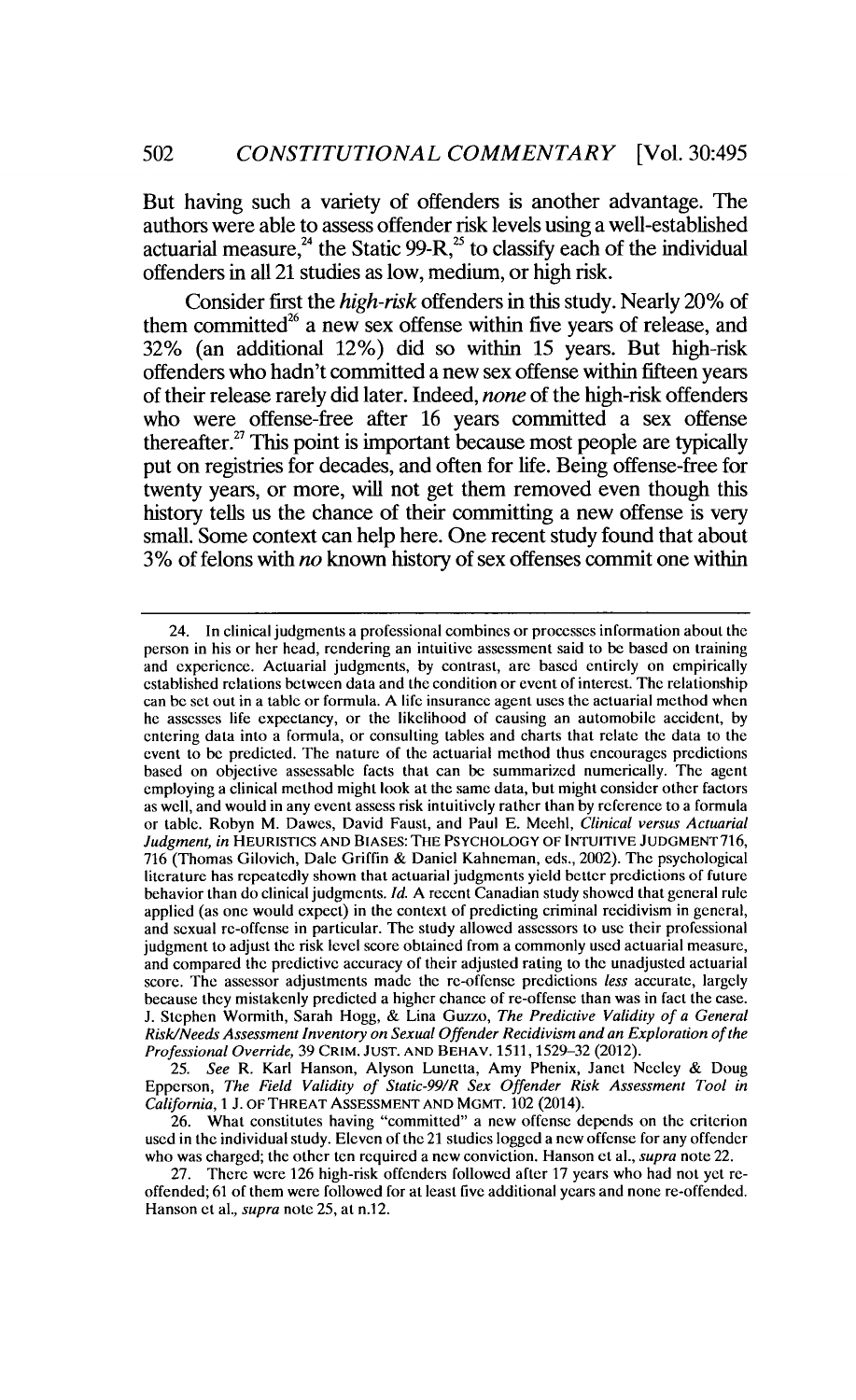4.5 years of their release.<sup>28</sup> Of course, *they* are not on the sex offender registry during their release period, even though the chance of their committing a sex offense is higher than the chance of a new sex offense by a high-risk sex offender who has been offense-free for fifteen years.

Indeed, it's mistaken to think of anyone who's been offense-free for fifteen years as high-risk. At the time of their release we cannot tell which high-risk offenders will be among the two-thirds who won't reoffend, but that is revealed over time. Those who haven't re-offended after fifteen years are not high-risk for doing so, regardless of their offense or their initial risk assessment.<sup>29</sup> One cannot accurately assess an individual's risk of committing an offense in the future if one ignores what they have done-and *not* done-for the last fifteen, twenty, or

<sup>28.</sup> Wormith et al., supra note 24. This study followed 1,905 sex offenders, and 24,545 nonsexual offenders, who were released in Ontario, Canada, during 2004. The mean follow-up period for both groups was 4.5 years, with a standard deviation of 106 days. 3.73 percent of the sex offenders (97% male), committed another sex offense during the followup period; 3.17 percent of the nonsexual offenders (80.5% male) did so. *See* Wormith et al., *supra* note 23, at 1521 tbl. **1.** The difference between these two percentages was not statistically significant. There was also no difference between the groups in rate of nonsexual violent offenses. *Id.*

<sup>29.</sup> Another statement in *Smith v. Doe* ("Empirical research on child molesters, for instance, has shown that '[c]ontrary to conventional wisdom, most reoffenses do not occur within the first several years after release, but may occur as late as 20 years following release," 538 U.S. at 104) is sometimes cited for the claim that sex offenders remain at high risk of re-offending for life. Here *Smith* cites Robert A. Prentky, Raymond A. Knight, and Austin F.S. Lee, *Child Sexual Molestation: Research Issues,* National Institute of Justice Research Report, NCJ 163390 (1997). But the more complete published version of this study, Robert A. Prentky, Austin E. S. Lee, Raymond **A.** Knight, and David Cerce, *Recidivism Rates Among Child Molesters and Rapists: A Methodological Analysis,* 21 L. & HUM. BEHAV. 635 (1997), reveals why it is inapt. The study's offender sample consisted of rapists and child molesters released from the Massachusetts Treatment Center for Sexually Dangerous Persons, established in 1959 "for the purpose of evaluating and treating individuals convicted of repetitive and/or aggressive sexual offenses." *Id.* at 637. As Prentky and his coauthors themselves observe, "Sexual offenders sampled from general criminal populations, from offenders committed to a state hospital, and from a maximum security psychiatric hospital, are likely to differ in ways that would affect their recidivism rates and make cross-sample comparisons difficult." *Id.* at 636. The data in this older study are also difficult to interpret because we aren't given the number of offenders followed for any given length of time. We are told, however, that the total sample of offenders convicted of child molestation was just 115. Clearly, the subset they were able to follow for ten or fifteen years was much smaller, but we do not know how much smaller because they do not provide that number. We do know that the re-offense rate from a sample of just ten or twenty offenders would be too small to be meaningful. By contrast, the 2014 Hanson study described in the text provides complete information on the 7,740 offenders it followed. Prentky himself (with coauthors) recently reviewed studies on the effectiveness of offender treatment programs, in a book evaluating research on sex offender recidivism, and found treatment effects were small or absent. But they explain that one reason why treatment does not reduce re-offense rates very much is that the rates for control groups of *untreated* offenders is already quite low. Indeed, they found rates that were similar to those found in the Hanson study. ROBERT PRENTKY, HOWARD BARBAREE, **AND ERIC JANUS, SEXUAL** PREDATORS: SOCIETY, RISK, **AND THE** LAW 243-244 (2015).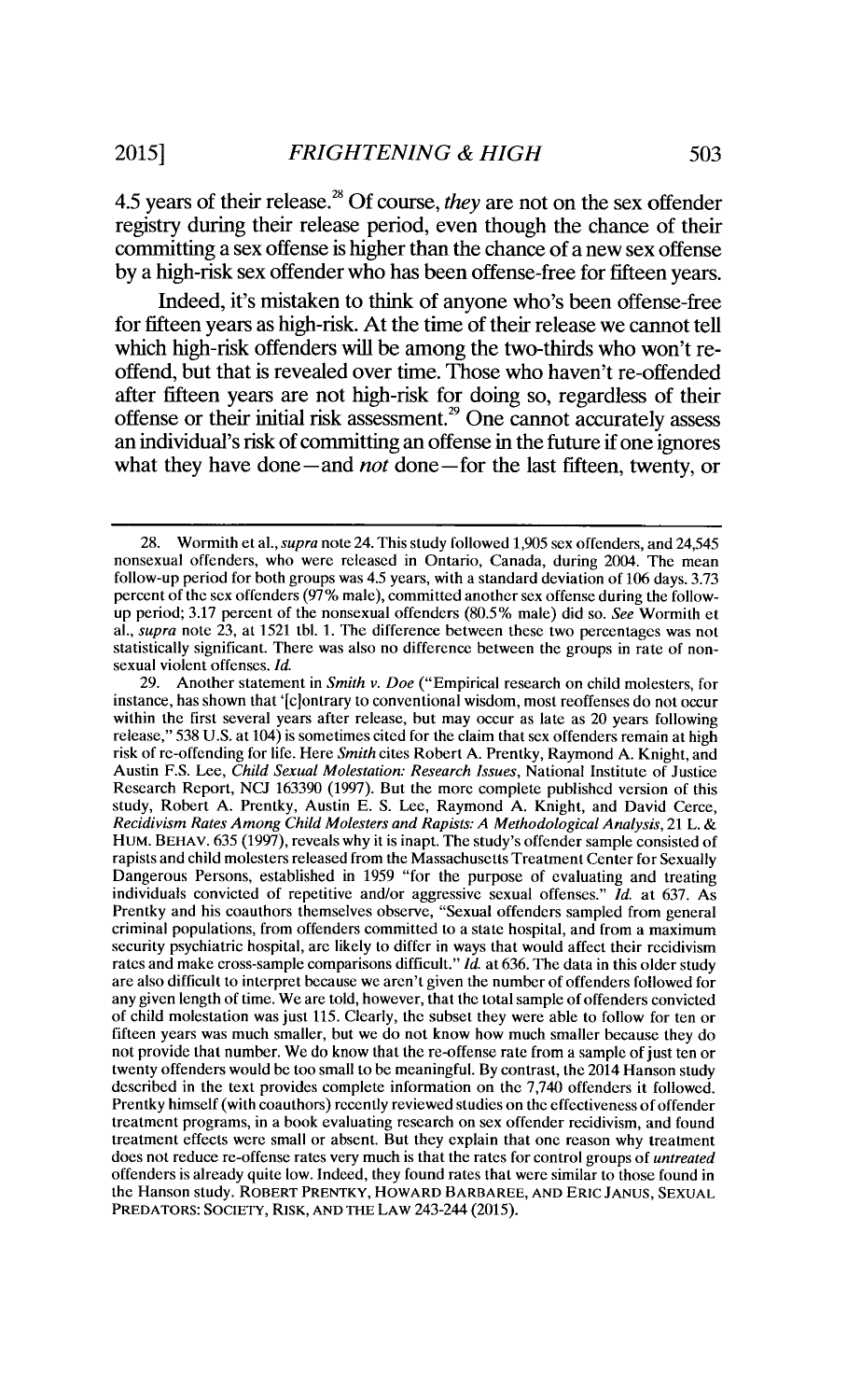twenty-five years in the past. Yet that is exactly what sex offender registries do for large groups of people listed on them.

And what about those who were *not* classified high-risk in the first place? About 97.5% of the low-risk offenders were offense-free after five years; about 95% were still offense-free after 15 years.<sup>30</sup> Thus, a simple actuarial test identifies a large group of sex offenders whom we know are, from the outset, less likely to commit a sex offense after release than are released felons with no sex offense history (who of course are not on the registry). What about the chance of a sex offender committing some other serious crime? Other studies find that released sex offenders are *less* likely to commit a new felony of any kind, after release, than are other released felons. $31$ 

People may assume that most registrants committed violent rapes or molested children, but they would be wrong. State laws require registration of a teenager who had consensual sex with another teenager, of people who possessed erotic images of anyone under 18 but had no history of any contact offense, and even, depending on the state, someone convicted of public urination.<sup>32</sup> A Justice Department study concluded that more than a quarter of all sex offenders committed their offense when they were themselves a minor.<sup>33</sup> If the registry's main purpose is to let us monitor and warn people about those who committed violent, coercive, or exploitative contact sex offenses, we dilute its potential usefulness when we fill it up with people who never did any of those things.

Or, people who once did but are very unlikely to do so again because it's been many years since they committed any crime. The respondents in *Smith* who challenged the Alaska registry were classified as "aggravated" sex offenders, required under Alaska law to register *four times a year for life,* because they had been pled *nolo*

<sup>30.</sup> These figures are all taken from Table 2 of Hanson et al., *supra* note 22. The high risk group was 26% of the entire sample of 7,740 offenders; the low risk group was 11.5%.

<sup>31.</sup> *Id.* at p. 2. While 43% of released sex offenders were rearrested for some crime within three years of release, 68% of the released non-sex offenders were, and a higher proportion of them were charged with a felony (84%) than was true of the rearrested sex offenders (75%).

<sup>32.</sup> Chanakya Sethi, *The Ridiculous Laws That Put People on the Sex Offender List,* SLATE MAGAZINE (Aug. 12, 2014, 11:41 AM), http://www.slate.com/articles/news\_and\_ politics/jurisprudence/2014/08/mapped\_sex\_offender\_registry\_laws\_on\_statutory\_rape\_p ublic urination and.html.

<sup>33.</sup> David Finkelhor, Richard Ormrod & Mark Chaffin, *Juveniles Who Commit Sex Offenses Against Minors,* OFF. OF JUV. **JUST.** & DELINQ. PREVENTION, **JUV. JUST. BULLETIN** 1, 1 (Dec. 2009), https://www.ncjrs.gov/pdffilesl/ojjdp/227763.pdf. Juveniles account for 36% of all sex offenders with juvenile victims. *Id.*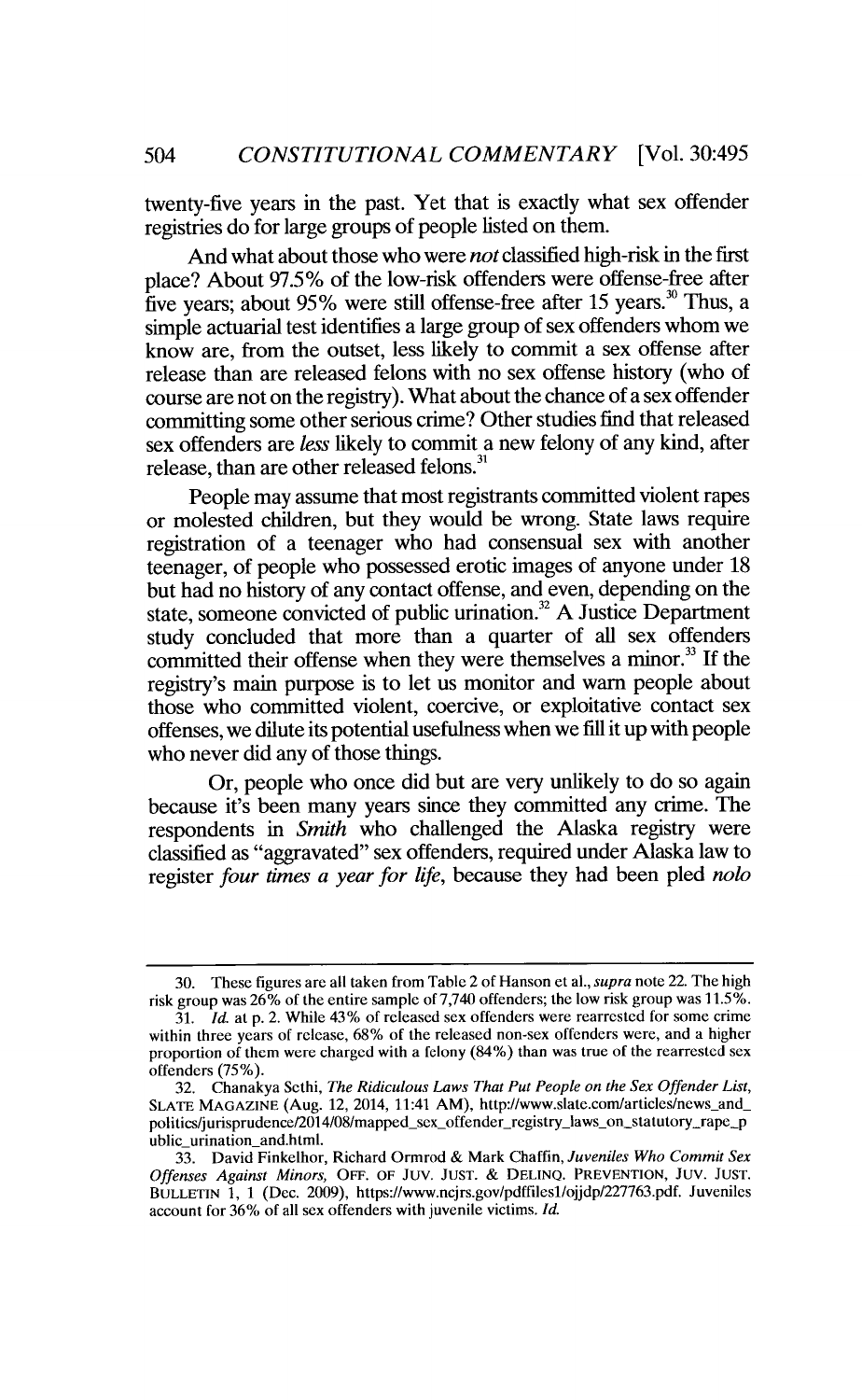*contendere* in 1984 to sexual contact with minors.<sup>34</sup> They served their sentences and were released in 1990. One had completed a two-year post-release treatment program. The other had remarried after release and been granted custody of his daughter, the court having concluded he had been rehabilitated. (Psychiatric evaluations found he had "a very low risk of re-offending" and was "not a pedophile.") Neither had re-offended in the twelve years since release, a fact that alone predicts a re-offense rate below 5% **. <sup>5</sup>**Alaska posts the address and place of employment of all registrants for public viewing in print or electronic form, so that it can be used by "any person" and "for any purpose."<sup>36</sup> Alaska's registry rules are milder than some. California's and Florida's registries, for example, make no distinction among sex offenses; lifetime registration is required for all. A 14-year old in Florida who had consensual intimate contact with his 13-year old girlfriend would have to register for life.<sup>37</sup>

The Pennsylvania Supreme Court has recently held that treating everyone convicted of a sex offense as a likely re-offender, when many are not, violates the constitutional guarantees of Due Process. In  $J.B.^{38}$ it considered changes to the Pennsylvania registry law that automatically placed juveniles on the offender registry for 25 years if they committed a rape or "aggravated indecent assault" when over  $14<sup>39</sup>$  The rationale for the registry law was the legislative finding that "Sexual offenders pose a high risk of committing additional sexual offenses and protection of the public from this type of offender is a paramount governmental interest." The court objected that the affected juveniles were effectively subject to an "irrebuttable presumption" that they posed a high risk of re-offense even though the presumption is in fact "not universally true."

The effect of registration was one key to the court's holding that this misclassification has constitutional significance. The plaintiffs had argued that registration "impedes a child's pathway to a normal productive life through continuously reinforcing the unlikely supposition that the youth has 'a high risk of committing additional sexual offenses,"' creating "difficulty obtaining housing, employment,

<sup>34.</sup> The factual information in this paragraph about the offenders, and the provisions of Alaska law then in effect, is taken from the Ninth Circuit opinion that the Supreme Court reversed. Doe v. Otte, 259 F.3d 979, 990 (9th Cir. 2001).

<sup>35.</sup> Hanson, et al., supra note 22.

<sup>36.</sup> The Ninth Circuit opinion that the Supreme Court reversed in *Smith,* Doe v. Otte, 259 F.3d 979 (9th Cir. 2001) described Alaska Admin. Code fit. 13, § 09.050(a) (2000) as then containing these provisions.

<sup>37.</sup> Sethi, *supra* note 32.

<sup>38.</sup> In the Interest of J.B., 107 A.3d 1 (Pa. 2014).

<sup>39.</sup> *Id.* at 12.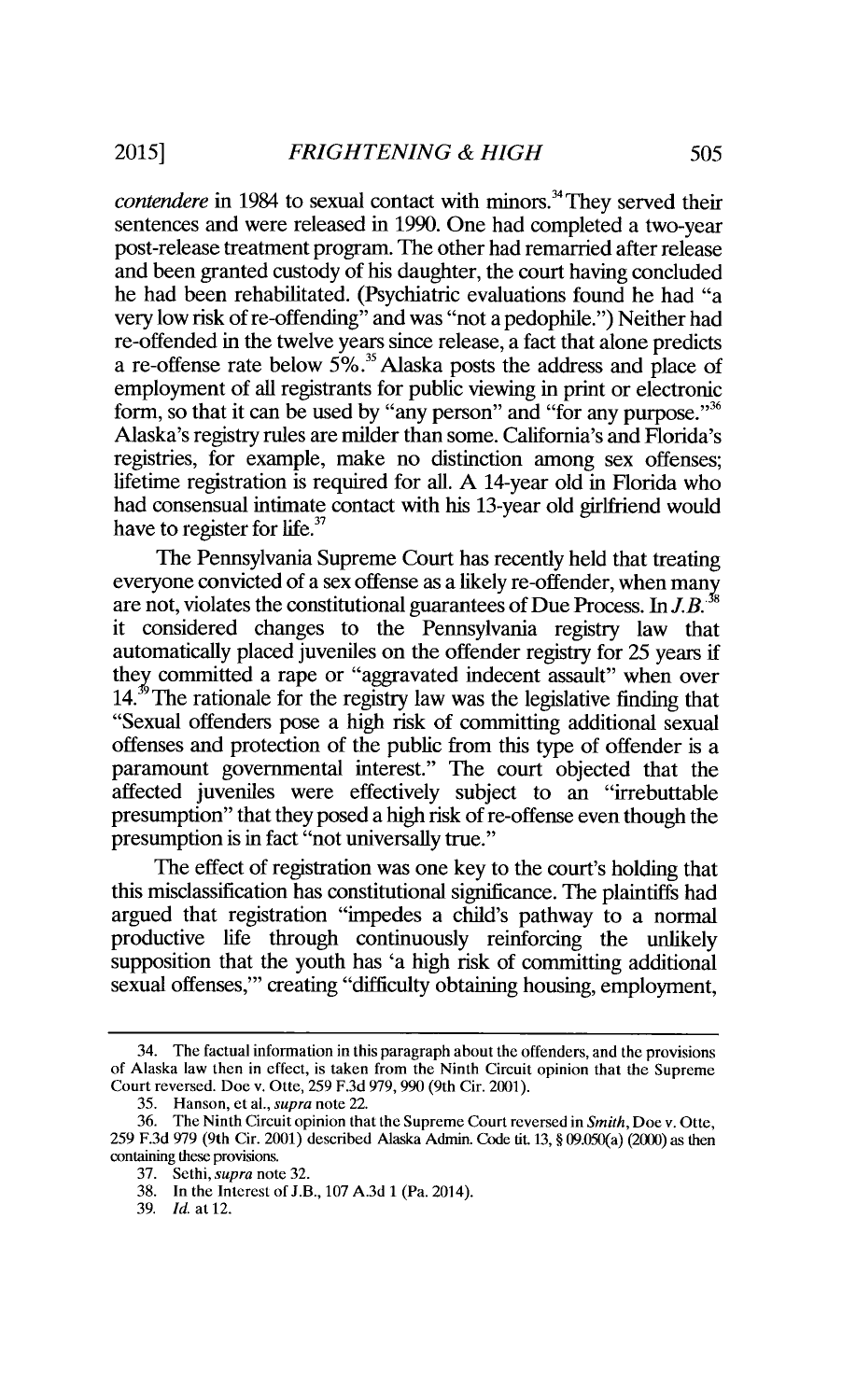and schooling" as well as "depression."<sup>40</sup> Imposing these burdens on the plaintiffs unconstitutionally denied them Due Process, the court concluded, because individual offenders were allowed no meaningful opportunity to show the presumption of high risk was factually wrong in their case. Because good *individualized* measures of the likelihood of re-offending are available, the state has no need to employ, and thus endorse, global stereotypes that registered sex offenders are particularly dangerous, when these stereotypes have no basis in fact. Registration requirements "premised upon the presumption that all sexual offenders pose a high risk of recidivating... impinge upon juvenile offenders' fundamental right to reputation as protected under the Pennsylvania Constitution."<sup>41</sup>

The California Supreme Court used different labels but a similar logic when it held this year that it was unconstitutionally irrational to automatically subject *every* sex offender parolee in San Diego County to residency restrictions that impeded their rehabilitation and left many of them with no place to live.<sup>42</sup> Once again, the problem with the statute was its application to every sex offender, without regard to their individual circumstances including an individualized assessment of each offender's risk of re-offense. The court noted that parole officers have general supervisory authority over parolees that allows them to impose restrictions on their residence that are reasonably related to the particular parolee's situation. So the court allowed customized restrictions logically connected to the individual offender's situation, but not "one size fits all" restrictions imposed on all offenders.

The logic of these decisions offers hope for a wider judicial rationalization of the rules on sex offender registries and the life restrictions that typically accompany them. To realize that hope, one must apply the principle common to the Pennsylvania and California decisions to a correct understanding of the facts. The principle is that concerns about public safety cannot justify policies that impose serious burdens on entire categories of individuals when many of them actually present little risk, at least when more accurate assessment criteria employing established actuarial measures, and the simple passage of time, could easily be employed instead. The burdens imposed by registration and all the consequences that follows from it demand

<sup>40.</sup> *Id.* at 33-34.

<sup>41.</sup> *Id.* at 42-43. The Pennsylvania Supreme Court is not alone in its concern about the effect of registration on juveniles. Two years before, the Ohio Supreme Court held that imposing lifetime registration on juveniles constituted "cruel and unusual punishment". *In re* C.P., 967 N.E.2d 729, 749 (Ohio 2012). Treating required registration as punishment accurately captures its impact on the registrant, and triggers additional constitutional protections, but differs from the position taken by the U.S. Supreme Court in *Smith.*

<sup>42.</sup> *In re* Taylor, 60 Cal. 4th 1019, 343 P.3d 867, 184 Cal. Rptr. 3d 682 (2015).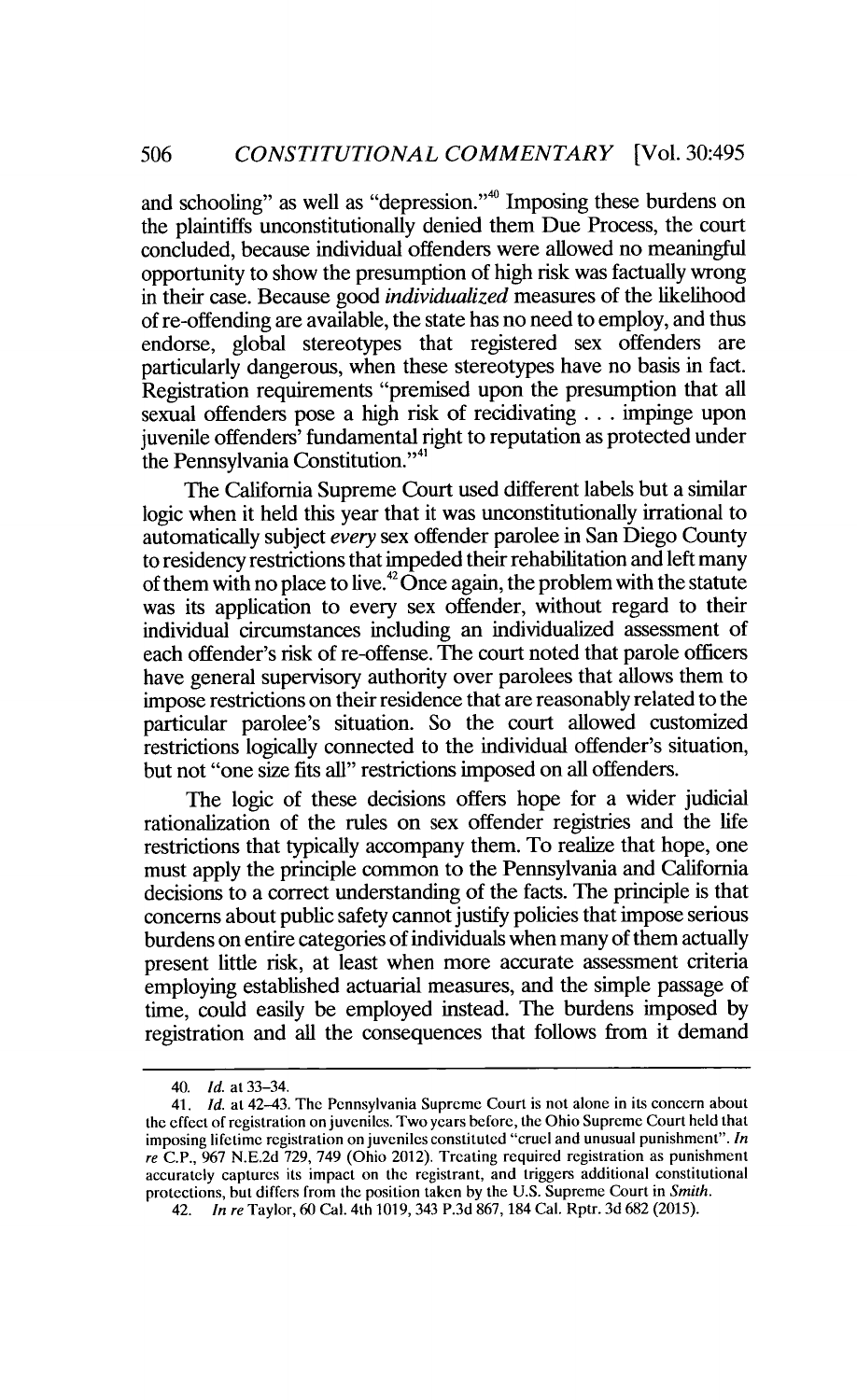justifications grounded on more nuanced risk assessments than those the registration laws currently employ. The simple fact is that the risk level, for nearly everyone on the registry, is nowhere near the "frightening and high" rate assumed by *Smith and McKune* and all the later decisions that rely on them.

But while the principles endorsed by these recent opinions offer hope, the Pennsylvania opinion also illustrates the difficulty of getting courts to understand the facts well enough to apply them properly. The court held that the burdens of registration on juveniles could not be justified because of their lower re-offense rate: "While adult sexual offenders have a high likelihood of reoffense, juvenile sexual offenders exhibit low levels of recidivism (between 2-7%), which are indistinguishable from the recidivism rates for non-sexual juvenile offenders, who are not subject to SORNA registration."<sup>43</sup> But one can see that the court's comparison was infected by the very same error it condemned when it compares juveniles to *all* adults, making no distinction among adult registrants. The Hanson study finds the reoffense rate for low and moderate-risk offenders, who probably account for *most* adults on the registry, is within the same 2-7% range the court attributes to juveniles.<sup>44</sup> And of course, the re-offense rate then declines, for all registrants, with each year after release that they remain offense-free. Any state that routinely imposes 25-year registration requirements on adult offenders has a registry full of people who have gone ten or more years with no new offense, for whom the average likelihood of re-offense is well below 7%. The problem is worse in states like California and Florida that put all offenders on the registry for life.

Writing on a different subject entirely, Eula Biss recently observed:

Risk perception may not be about quantifiable risk so much as it is about immeasurable fear. Our fears are informed by history and economics, by social power and stigma, by myth and nightmares. And as with other strongly held beliefs, our

<sup>43.</sup> In the Interest of J.B., 107 A.3d at 17. SORNA refers to the Sex Offender Registration and Notification Act, which is Title I of the Adam Walsh Child Protection and Safety Act of 2006 (Public Law 109-248). SORNA sets out federal standards for sex offender registration and notification. Pennsylvania was one of seventeen states meeting these requirements; see the compilation at SEX OFFENDER REGISTRATION **AND** NOTIFICATION ACT, http://www.smart.gov/sorna.htm (last visited Oct. 3, 2015).

<sup>44.</sup> **If** one examines the sources the Pennsylvania court relies on for its conclusion that the re-offense rate for juveniles is 2 to 7 percent, one finds that it is a 5-year re-offense rate. Table 2 of the Hanson study shows a 5-year re-offense rate of 2.2% for low-risk sex offenders, and 6.7% for moderate-risk offenders. These two groups together account for 74.2% of Hanson's sample of 7,740 offenders. Hanson, et al., *supra* note 22, at 2802.